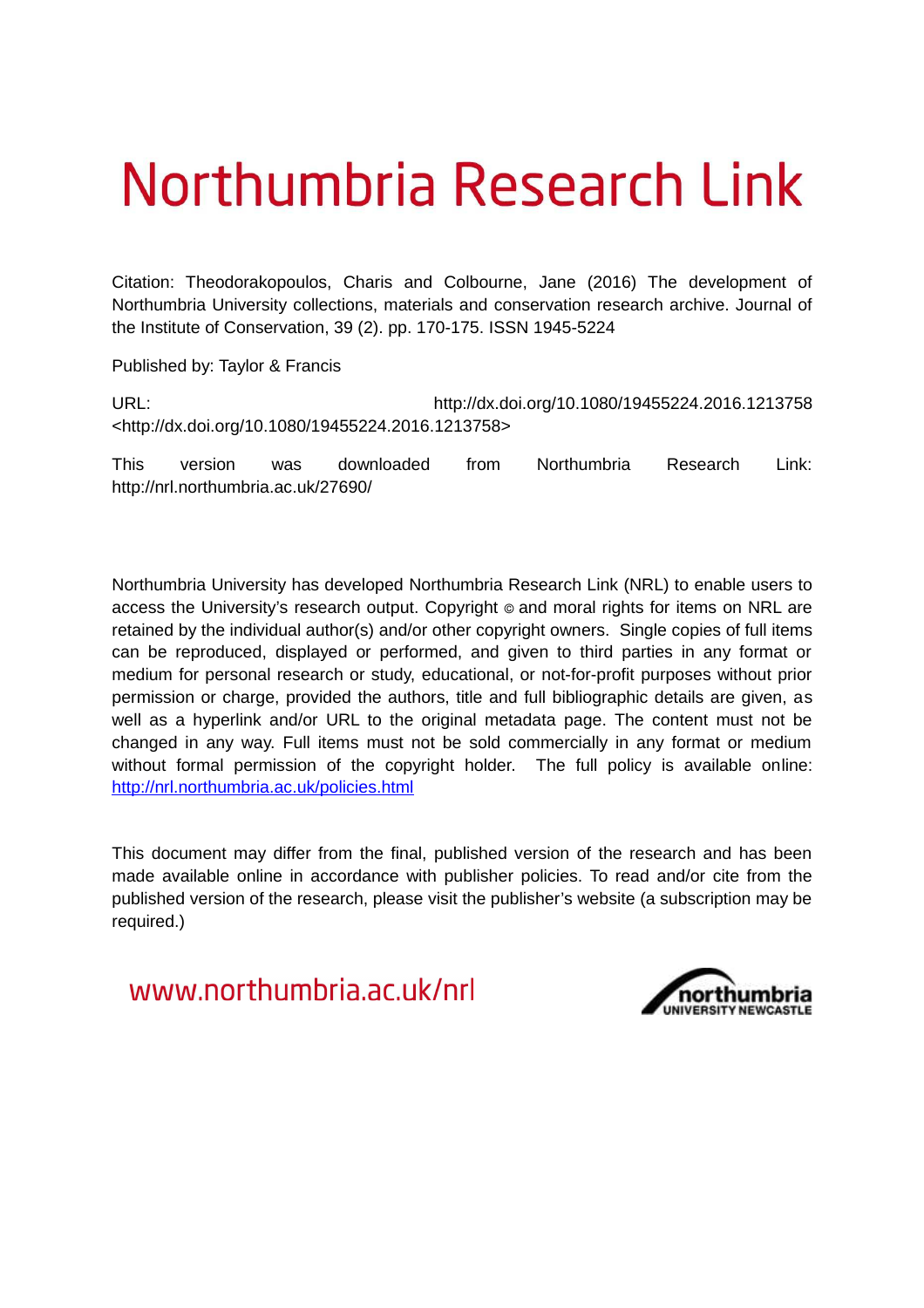# **Journal of the Institute of Conservation**

#### **Research article**

# **The development of Northumbria University collections, materials and conservation research archive**

Charis Theodorakopoulos & Jane Colbourne

Page 1-6 | Received 10 May 2016, Accepted 11 Jul 2016, Published online: 31 Aug 2016

#### **Abstract**

This paper discusses issues that are common to conservation archive collections in the UK. It focusses on Northumbria University, where a significant number of artworks on canvas and paper, diaries, sketchbooks, artist materials, technological and scientific outputs, reconstructions, samples, photographs and digital images have been amassed over several decades in support of education and research. Although this resource is available to students and scholars, physical access is impeded by the diversity of locations where each item is held and the dependencies retrieval and supervision has on staff time. Our concern is that this valuable resource is underused because of the lack of electronic records, and whilst a few noteworthy artworks and materials are internally recorded, none are linked to heritage or educational networks. We anticipate that Northumbria is just one amongst many organisations with similar issues and that it is possible to plan for a more unified system where conservation archives and related research outputs are linked to a wider network.

#### **Résumé**

«Le développement des collections, matériaux et archives pour la recherche sur la conservation de l'Université de Northumbria»

Cet article traite des problèmes qui sont communs aux collections d'archives de conservation au Royaume-Uni. Il se concentre sur l'Université de Northumbria, où un nombre important d'œuvres d'art sur toile et papier, agendas, carnets de croquis, matériel d'artiste, données technologiques et scientifiques, reconstitutions, échantillons, photographies et images numériques ont été amassés au cours de plusieurs décennies en faveur de l'éducation et de la recherche. Bien que cette ressource soit disponible pour les étudiants et les chercheurs, l'accès physique est restreint du fait de la diversité des lieux où chaque élément est conservé, du fait que la récupération dans les dépendances et la supervision prend du temps au personnel. Notre préoccupation est que cette précieuse ressource est sous-utilisée en raison du manque d'enregistrements électroniques, et tandis que quelques œuvres d'art et des matériaux remarquables sont enregistrés en interne, aucun n'est reliés au patrimoine ou à des réseaux éducatifs. Nous prévoyons que Northumbria est juste une organisation parmi de nombreuses ayant des problèmes similaires et qu'il est possible de prévoir un système plus unifié où les archives de conservation et les résultats de recherche connexes sont reliées à un réseau plus large.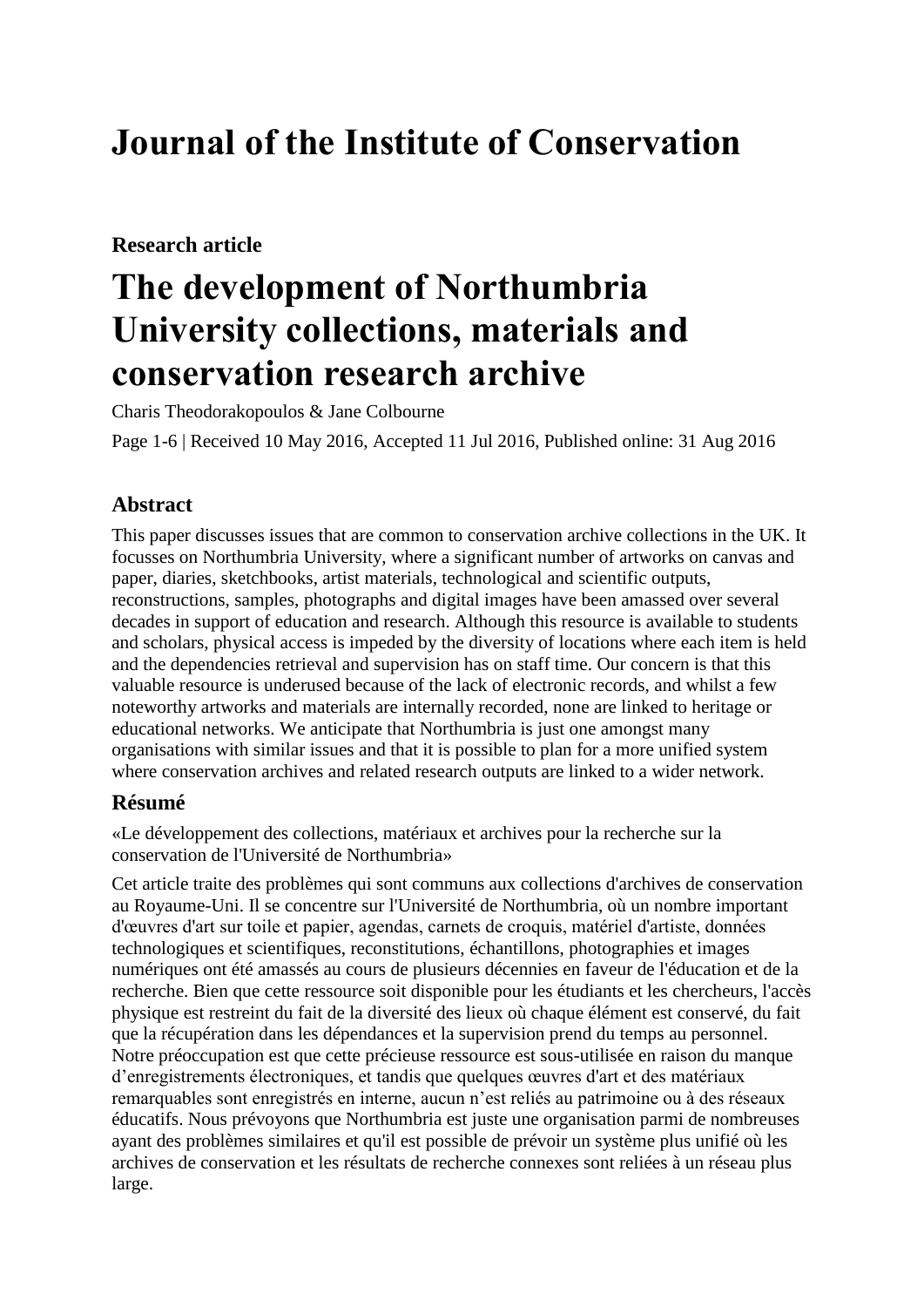#### **Zusammenfassung**

"Die Entwicklung des Collections, Materials and Conservation Research Archive an der Universität von Northumbria"

Dieser Artikel diskutiert Themen, die Bestandserhaltungsarchive im Vereinigten Königreich betreffen. Der Fokus liegt auf der Universität von Northumbria, wo eine große Zahl von Kunstwerken auf Leinwand und Papier, Skizzenbücher, Künstlermaterial, technologische und wissenschaftliche Ergebnisse, Rekonstruktionen, Proben, Photographien und digitale Bilder in den letzten Jahrzehnten zur Unterstützung von Lehre und Forschung zusammengetragen worden sind. Obwohl diese Ressource Studenten und Forschern zur Verfügung steht, ist der physische Zugang aufgrund der verstreuten Lage und des Zeit- und Betreuungsaufwands der Mitarbeiter sehr begrenzt. Unsere Sorge ist, dass diese wertvolle Ressource aufgrund des Fehlens elektronischer Daten relativ unbenutzt ist, und dass, obwohl einige herausragende Kunstwerke und Materialien intern verzeichnet sind, keines in den nationalen Netzwerken der Lehre oder Kultur verzeichnet ist. Wir gehen davon aus, dass Northumbria nur eine Institution von vielen ist, auf die dies zutrifft, und dass es möglich ist ein einheitliches System zu planen, in dem Bestandserhaltungsarchive und ähnliche Forschungsressourcen in einem weiteren Netzwerk erfasst sind.

#### **Resumen**

"El desarrollo de las colecciones del Archivo de Materiales y de Investigación de Conservación de la Universidad de Northumbria"

En este artículo se analizan problemas comunes a la conservación de las colecciones de archivos en el Reino Unido. El artículo se centra en la Universidad de Northumbria donde un número significativo de obras de arte sobre lienzo y papel, diarios, cuadernos de dibujo, materiales de artistas, productos tecnológicos y científicos, reconstrucciones, muestras, fotografías e imágenes digitales se han ido acumulando a lo largo de varias décadas de apoyo a la educación y la investigación. A pesar de que los estudiantes y académicos disponen de acceso a este valioso recurso, su uso es limitado. El acceso es difícil ya que están almacenados en lugares distintos y se necesita que el personal disponga del tiempo necesario para su recuperación y supervisión. Nuestra preocupación es que este valioso recurso está infrautilizado debido a la falta de registros electrónicos; aunque unas pocas obras de arte y materiales destacadas están documentadas internamente, ninguna de ellas está vinculada a las redes educativas o del patrimonio. Creemos que Northumbria es sólo una de las muchas organizaciones con problemas similares y que seria posible planificar un sistema más unificado en el que los archivos de conservación y los productos relacionados a su investigación estén vinculados a una red más amplia.

#### 摘要

#### 诺桑比亚大学藏品、材料和保护研究档案的发展

本文讨论的是有关英国保护档案藏品的常见问题。以诺桑比亚大学为例,数十年来这 里已积攒了大量的布上和纸上艺术品、日记、素描本、艺术家资料、科技产物、复原 物、样品、照片和数码图像供教育和研究之用。尽管资源已向学生和学者开放,但在 实际使用上总是受限于地点多样性的问题,而且随之而来的退还和监管工作占用了员 工许多时间,我们担心这样的宝贵资源因缺乏电子文件而未被充分利用,而且一些值 得关注的艺术品和资料也只是内部存储,并未链接到文化遗产或教育网站上。我们预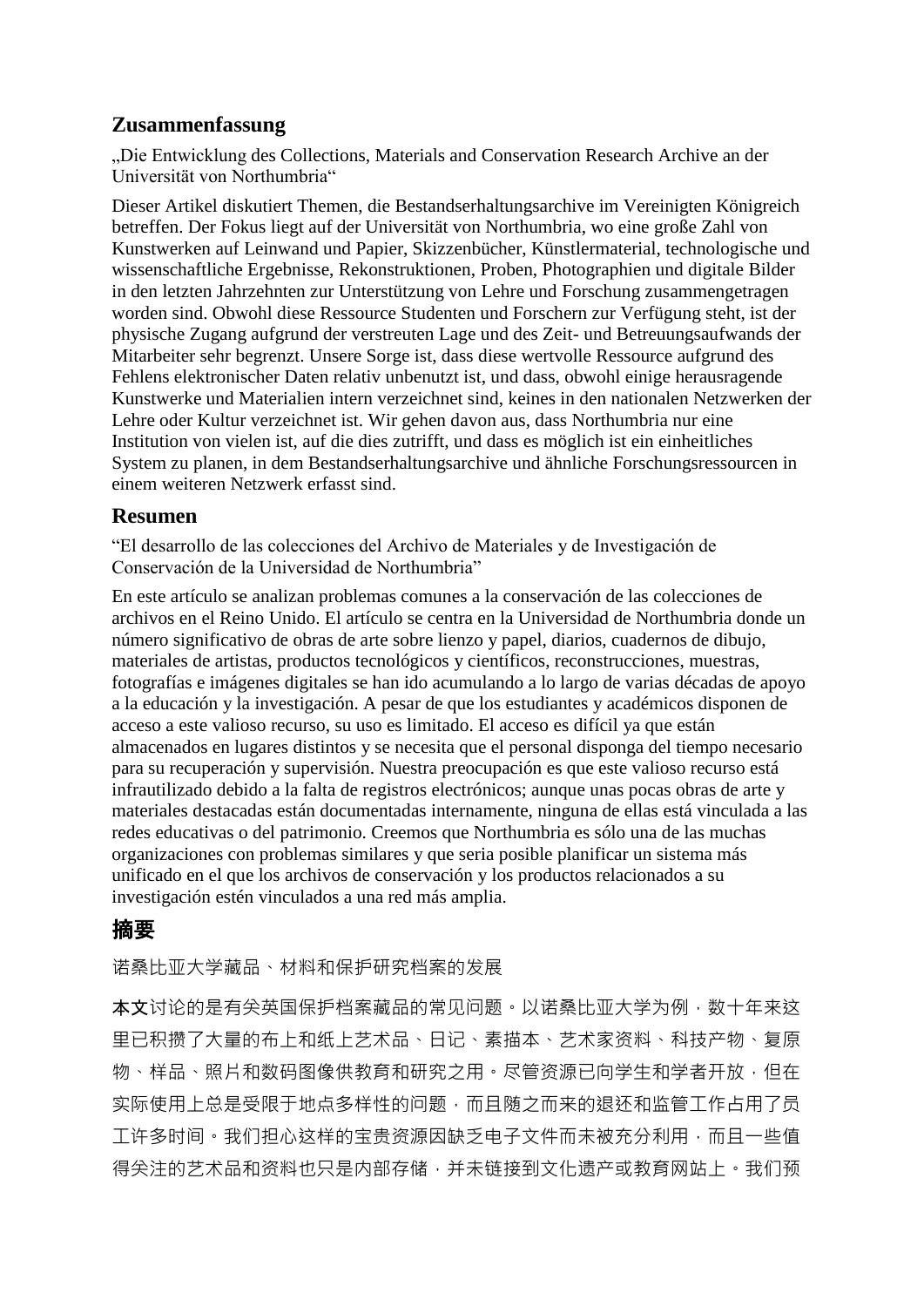计诺森比亚大学仅仅是存在这类问题的众多机构中的一家,因而可以规划一个更加统 一的系统使保护档案和相关的研究成果链接到更加广泛的网络中去。

Keywords: [conservation,](file:///F:/keyword/Conservation) [archives,](file:///F:/keyword/Archives) [interpretation,](file:///F:/keyword/Interpretation) [integration,](file:///F:/keyword/Integration) [access,](file:///F:/keyword/Access) [network,](file:///F:/keyword/Network)

# **Introduction**

This article sets out the difficulties faced by any institution that wishes to consolidate and make accessible its disconnected holdings as related to conservation practice and research, and points to a number of initiatives charged with addressing such problems. Experts, scholars and related professionals including conservators, scientists and art historians involved in the multidisciplinary tasks of studying, protecting and conserving works of art are exponentially increasing their need to access ever more complex technical, historic and scientific data generated in the pursuit of knowledge. Whilst such content generation enables a greater understanding of the properties, application, ageing, compatibility and evaluation of materials present in works of art, a consequence is that this work leads to an accumulation of a wide range of diverse materials and outputs including:

- • Historic reconstructions, models and reference samples;
- • Prototypes of synthesised conservation materials;
- • Documents (typed, handwritten or stored as computer files) including published or unpublished condition reports, scientific reports, as well as recipes of artist materials;
- • Artists' workbooks, treatises, diaries, compendiums and trade catalogues;
- • Scientific data in the form of charts, graphs, diagrams and spectra generated by a wide range of optical, physicochemical and mechanical analytical methods;
- images and photographs of works of art, artists' materials or samples captured under a variety of lighting conditions and excitation methods; and
- • a wide range of stored processed or unprocessed samples extracted from works of art that have been studied in the past or reserved for future studies.

Many of these conservation-related resources are held in a variety of institutions ranging across regional and local museums, galleries and historic properties, all of which operate their own individual archive and recording systems. Access and retrieval of such information can be sporadic and further complicated by copyright and policy restrictions upheld by each institution. In the higher education sector, where conservation is taught and where its research can lead to developments in conservation practice, technology and science, the continuous accumulation of this valuable data is increasingly difficult to resolve as there is no unified system fit for capturing these wide-ranging activities. Whilst some research gravitates naturally into the public domain through publication, other work, which can be of equal value, is more transient in nature and often less amenable to forming a part of the main institutional record. This problem also extends into wider professional domains, particularly for those involved in the scientific and technical documentation of artworks and cultural heritage. Furthermore, it is also a common tradition in all areas of conservation to engage in short-term or pilot projects, and often this work, which could inform countless future projects, remains fragmentary and buried in paper or digital form in repositories that are almost impossible to access.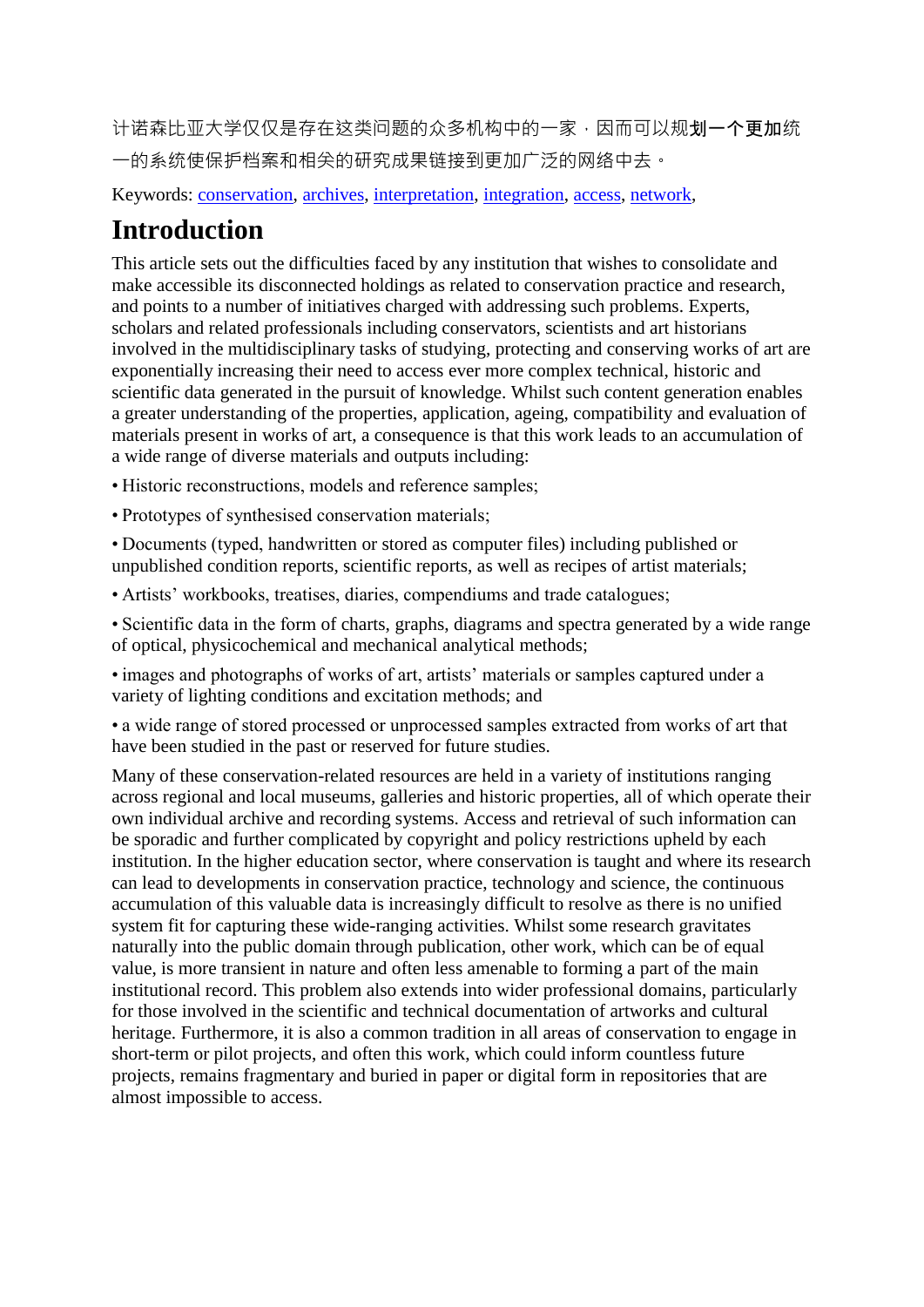## **Art conservation archives and universities**

It is widely acknowledged that there is a growing trend in all but a few UK art conservation programmes for a reduction in academic staff, which stands in sharp contrast to the rise in student numbers. In addition, in 2012 the UK's professional body for conservation, the Institute for Conservation (Icon), highlighted in its National Conservation Education & Skills Strategy that UK conservation courses are 'resource heavy' and in the past have relied on a 'considerable amount of one-to-one teaching due to the process nature of the learning'.<sup>[1](javascript:popRef()</sup>

The advent of larger student numbers is now prompting many course tutors, including those at Northumbria, to spend more time creating quality learning materials that test and stretch the students' practical, diagnostic and critical evaluation skills and yet relieve them from the pressures of working on real artefacts which require more supervision. This approach encourages a more reflective and independent way of learning and, as a result, is popular with students. To support this new self-study approach, archive collections built from a range of materials and objects that can be used to demonstrate decay processes, failures and successes of conservation treatments and so on, are central. This importance is compounded by the current drive for all universities to increase their 'impact', interaction and collaboration with regional, national and international institutions. Thus developing an interactive online archival resource which combines data on artist materials, collections, and technical and scientific studies focussed on cultural heritage will be a significant step forward for conservation and a great asset for its future teaching, learning and research.

Northumbria University is well placed to contribute to such a development by utilising its unique collections which include:

- 1. early and mid-twentieth century British and European works of art on canvas and paper including diaries and sketch books;
- 2. European and Oriental supports, as well as historic pigments, dyes, mediums, adhesives and resins;
- 3. frames and frame components, several of which date back to the mid-eighteenth century; and
- 4. documentation and analytical outputs, such as multispectral images, X-rays and actual samples extracted from works of art and generated for microscopic, spectroscopic and mass spectrometric studies.

Whilst this comprehensive resource is catalogued and in theory available for study, physical access is impeded by the diversity of locations in which each item is held combined with the significant reliance any item's retrieval and supervision has on staff members' available time. Our concerns are that this resource is underused because there are currently no accessible electronic records available, and whilst a few noteworthy artworks and materials are internally recorded, none are linked to other appropriate heritage or educational networks.

Although there is no clear reference in Icon's National Conservation Education & Skills Strategy as to how constructed materials, self-study approaches and access to comprehensive archives might offer a way through current educational challenges, there is a growing support within Icon, in particular its Documentation Network group, for the initiation of such an accessible and networked archival project.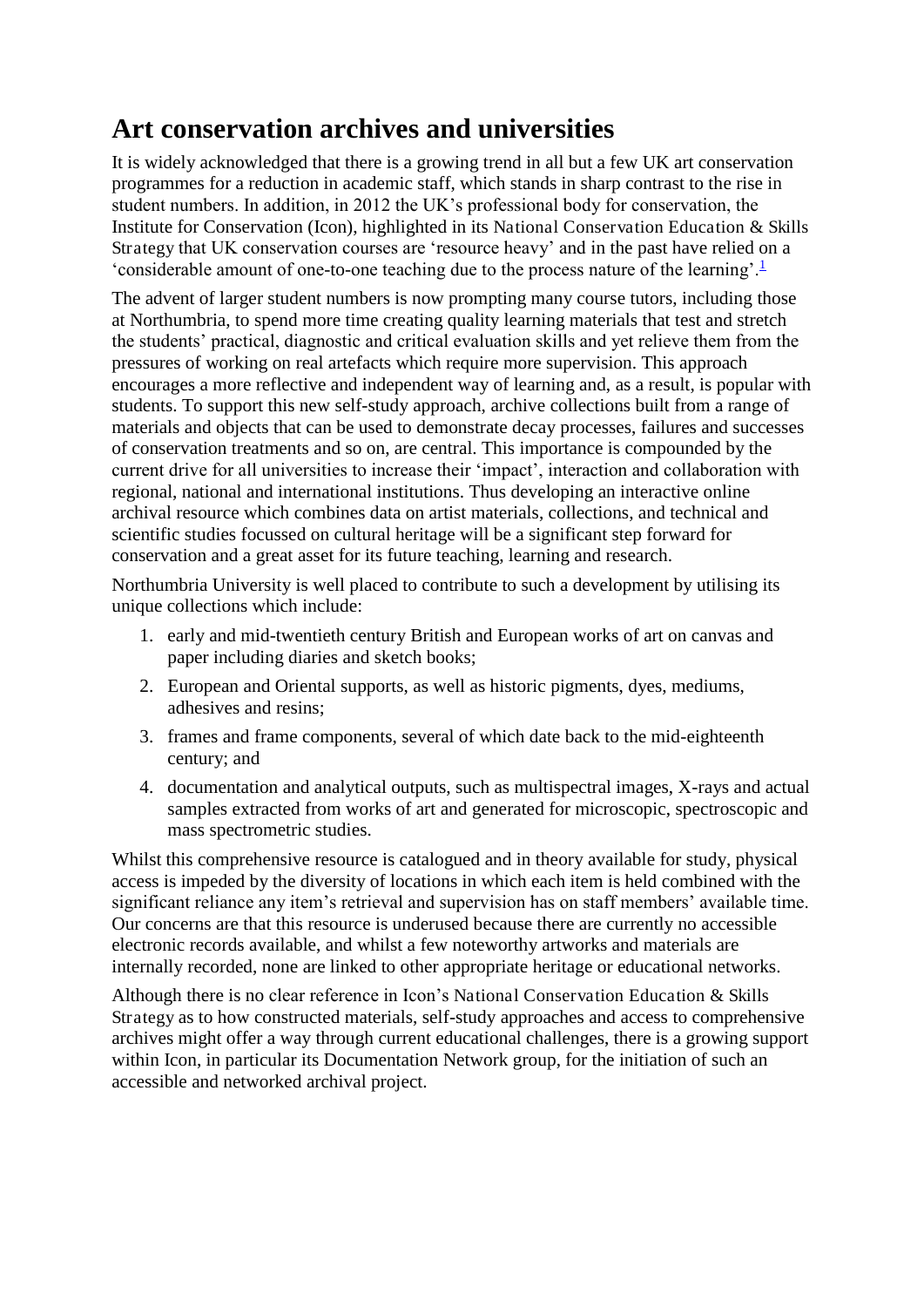# **Strategies and models for optimising the management of the material archives**

There are several good models in other domains where education and research are combined to generate new knowledge.

An excellent example is the rapidly developing field of 'Technical Art History', a discipline which has developed its own methodologies for capturing and interpreting a diverse assortment of artworks, technical data, scientific analyses, historical reconstructions and a variety of written and published sources materials. However, most of this work is confined to specialist publications and websites and is yet to be amalgamated into any wider online archive $\frac{2}{x}$  $\frac{2}{x}$  $\frac{2}{x}$ 

Other developments in the integration of material related to works of art have been established in the Art Technological Source Research Group (ATSR) which forms part of the International Council of Museums Conservation Committee (ICOM-CC) framework.<sup>[3](javascript:popRef()</sup> Experts from diverse backgrounds work together within this group to exchange a range of historic, practical and scientific data alongside samples and reconstructions for the mutual benefit of a number of professional domains including art conservation and conservation science. $\frac{4}{3}$  $\frac{4}{3}$  $\frac{4}{3}$ 

The challenge is to form a parallel working group within the UK made up of professionals willing to collaborate and coordinate similar initiatives. Such a group would discuss appropriate ways in which to classify, interpret and cross-reference existing archival material as a resource, with any analogue and digital outputs in the form of primary data and metadata (data about data) being diligently evaluated before making such a resource available. For example, any multi-media collections would need to be organised to accord with the standards set in the policy document, International Standard Archival Description General (ISAD)G published by the International Council on Archives Committee on Descriptive Standards.<sup>[5](javascript:popRef()</sup>

## **The complexities involved in working with documents, manuscripts and text files**

Nadolny et al. recognised that interpreting texts is a complex matter as many documents are stored in electronic format and saved on various media including defunct hard drives, whilst others are in printed or written form.<sup>[6](javascript:popRef()</sup> These authors recommend that treatises and diaries should be evaluated by reading, whilst decryptions of abbreviations, unclear hand-written annotations, notes and texts written in various languages should be transcribed as exact digital copies to facilitate sharing and accessibility. In the case of such treatises and diaries, additional information may be included in appropriate and robust online repositories similar to examples such as the Rembrandt Database.<sup> $7$ </sup> Related material to these documents, in the form of scientific data, photographs, samples, reconstructions, published articles and metadata should also be made available and studied in parallel to verify and complement interpretation. This should be understood as promoting an objective approach when primary data and metadata are further processed.

# **Working with sample materials, mock-ups and reconstructions**

In addition to the list of holdings cited above which form the bulk of the Northumbria archive, a diverse range of authentic teaching materials and historical reconstructions of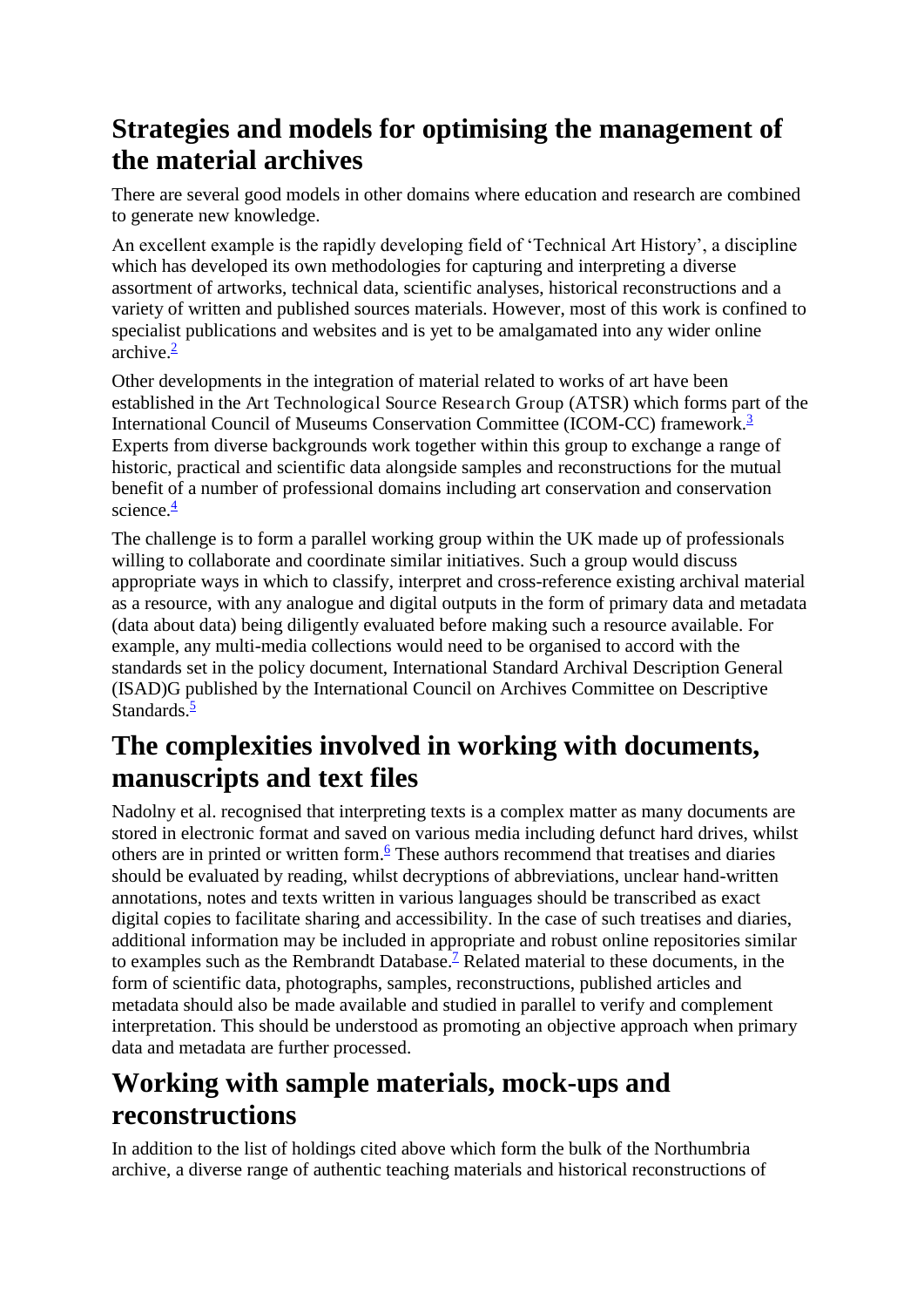works of art on wood, canvas and paper are also retained. Although sometimes valued and recorded, $8$  often such reconstructions are left undocumented in collections when their immediate use has expired. Arguably, if they were added to an archive, then characteristics, such as ageing, can be monitored, compared and contrasted with the materials used in the original art work and also with similar case studies to form the basis for future studies. These materials could also provide additional practical research value when used, for example, in cleaning tests or subjected to a range of extreme microclimates that give rise to additional chemical or physical material interactions.

It should be noted that critically re-evaluating such constructed materials will always be necessary as errors in their production, uncontrolled storage and handling conditions may have altered them irreparably thus provoking ambiguous results in any subsequent testing regimes. For example, cross-sections and resin-embedded samples of fibres and historic pigments would normally be extremely useful during any re-examination of the parent artwork. There is however a risk that many of the auxiliary sampling materials, such as polyester mounting resins, micro-chemical dyes and stains have been altered due to the passage of time and may no longer be inert or inactive. Another area of complexity is the continuous requirement to update technological and scientific data as generated by analytical instruments with renewed specifications and properties as compared to older devices.

# **Working with photographs, images and related materials, data and metadata**

Storing and archiving photographs and films such as slides, overhead projector transparencies and negatives, as well as complementary analogue materials which include reports and metadata of various types, is not as straightforward as saving digital images onto a computer's hard drive. This is a complex issue for all conservation studios which hold records from before the introduction of digital imaging in the 1990s. Old analogue photographs commonly contain valuable and detailed evidence of the examination process and condition of the artwork before, for example, non-reversible treatments commenced. However, digitisation of these photographic records does not always save the information accurately given that archived photographic prints may have faded and discoloured whereas negatives and overhead transparencies often will have deteriorated much more slowly.<sup>[9](javascript:popRef()</sup> Despite the invaluable information provided by archived images, researchers should also be aware that reflected, visible light and ultraviolet fluorescence photographs are particularly prone to fading and colour change, hence interpretation and colour-matching is essential and another area that needs more careful study.

# **Data integration for conservation**

The importance of integrating a diverse range of conservation-related data and materials in a meaningful way has already been emphasised by a number of collaborative research projects including the Getty Conservation Institute (GCI) Data Integration for Conservation Science project (DISCO), a variety of projects under the European Commission's Seventh Framework Programme such as ARIADNE, CHARISMA and IPERION-CH, and the Andrew W. Mellon Foundation project Conservation Space. Other related projects include case-studies on Van Eyck and Hieronymus Bosch.<sup>[10](javascript:popRef()</sup>

Currently, such research into methodologies for the linkage of conservation information generally focusses on integrating data and outputs by grouping them in corresponding domains in an attempt to encourage their interrogation by a broad range of researchers from a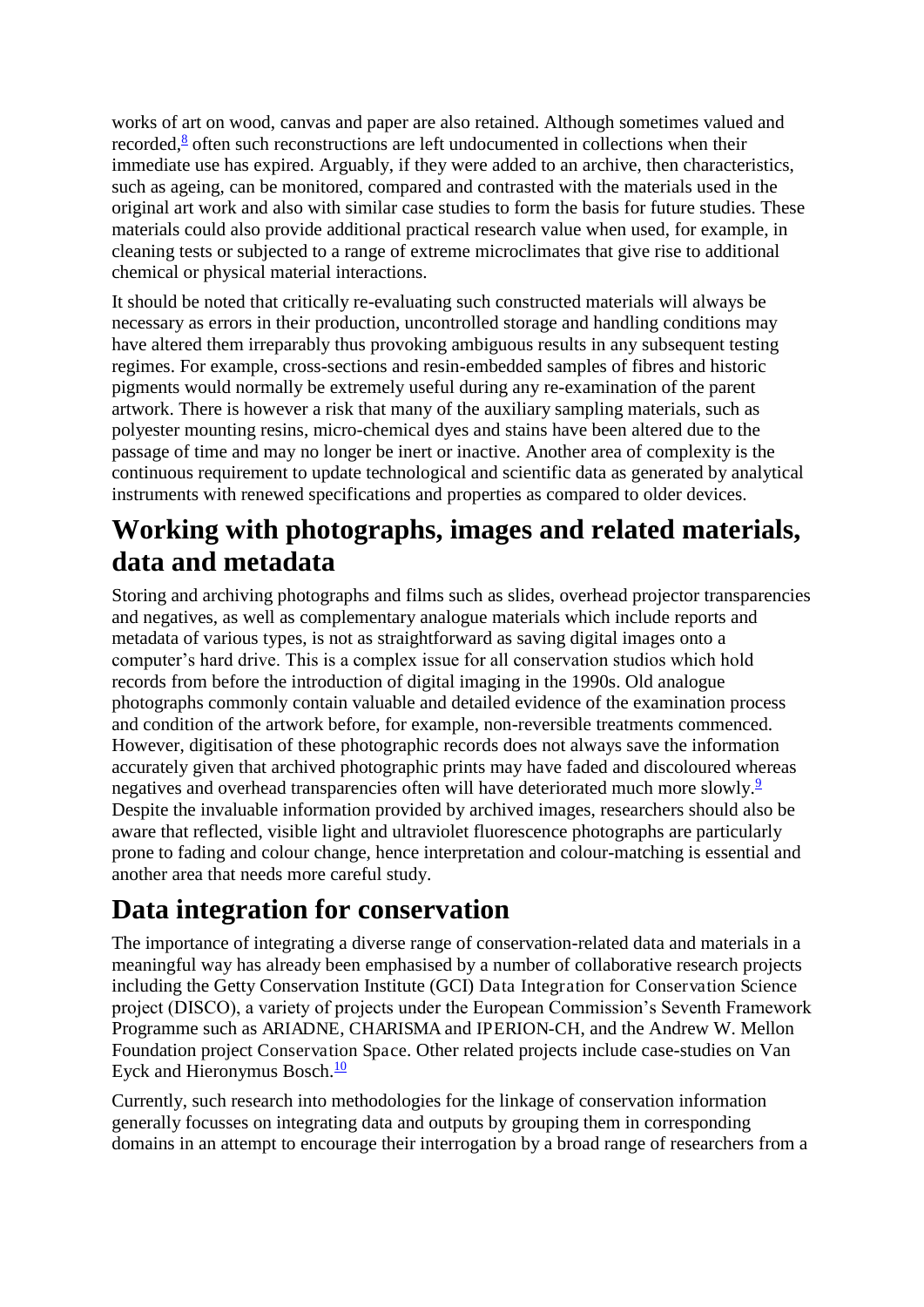diverse range of backgrounds. In support of this, there is a trend towards developing software and integration models involving complex tasks such as:

- 1. The evaluation of primary data as well as sample- or object-related metadata in multidisciplinary fields related to and including art conservation and conservation science;
- 2. The development of open source data methodologies; and
- 3. Setting metadata standards and the design of logical classification models for processed data and metadata.

Another important objective is the optimisation of technology and science to continue to contribute in the study of artworks. Computer science will play a crucial role to reach this goal, particularly as current funding opportunities through various consortia aim not only at building new databases, but also at facilitating access and sharing of information by users from diverse communities.

In conclusion, as a first step to securing such objectives, organisations with important collections, materials and conservation research archives, such as Northumbria University, must be part of a larger network. Combined initiatives will enhance the chance for access, utilisation and management of material at local, national and international levels. It will also contribute to academic excellence and collaboration, the development of conservation practice, and will indirectly impact on the wider heritage and cultural industries.

### **Notes**

1 The Institute of Conservation (Icon), National Conservation Education and Skills Strategy 2012*–*2016, [http://icon.org.uk/system/files/documents/ncess\\_strategy.pdf](http://icon.org.uk/system/files/documents/ncess_strategy.pdf) (accessed 27 June 2016).

2 See, for example: Stefanos Kroustallis, Joyce H. Townsend, Bruquetas E. Cenalmor, Ad Stijnman and Margarita San Andres Moya, eds, Art Technology: Sources and Methods (London: Archetype Publications, 2008); Marika Spring, ed., 'Studying Old Master Paintings: Technology and Practice', in The National Gallery Technical Bulletin 30th Anniversary Conference Postprints (London: Archetype, 2011); Mark Clarke, The Art of All Colours: Medieval Recipe Books for Painters and Illuminators (London: Archetype, 2001); an example of an educational resource for historical painting reconstructions is the University of Delaware's Technical Art History website, <http://www.artcons.udel.edu/about/kress> (accessed 6 July 2016).

3 Publications from this group include: Mark Clarke, Joyce H. Townsend and Ad Stijnman, eds, 'Art of the Past: Sources and Reconstructions: Proceedings of the First Symposium of the Art Technological Research Study Group' (London: Archetype, 2005); and Sigrid Eyb-Green, Joyce H. Townsend, Kathrin Pilz, Stefanos Kroustallis and Idelette van Leeuwen, eds, Sources on Art Technology: Back to Basics (London: Archetype, 2016).

4 See, for example, Mark Clarke's, 'A Nineteenth-Century Colourman's Technology', Studies in Conservation 54 (2005): 160–9.

5 International Council on Archives—Committee on Descriptive Standards, <http://www.icacds.org.uk/eng/home.htm>pdf (accessed 27 June 2016); the General International Standard Archival Description, [ISAD(G)], [http://www.icacds.org.uk/eng/ISAD\(G\).pdf](http://www.icacds.org.uk/eng/ISAD(G).pdf) (accessed 7 July 2016).

6 Jilleen Nadolny, Mark Clarke, Erma Hermens, Ann Massing and Leslie Carlyle, 'Art Technological Source Research: Documentary Sources on European Painting to the